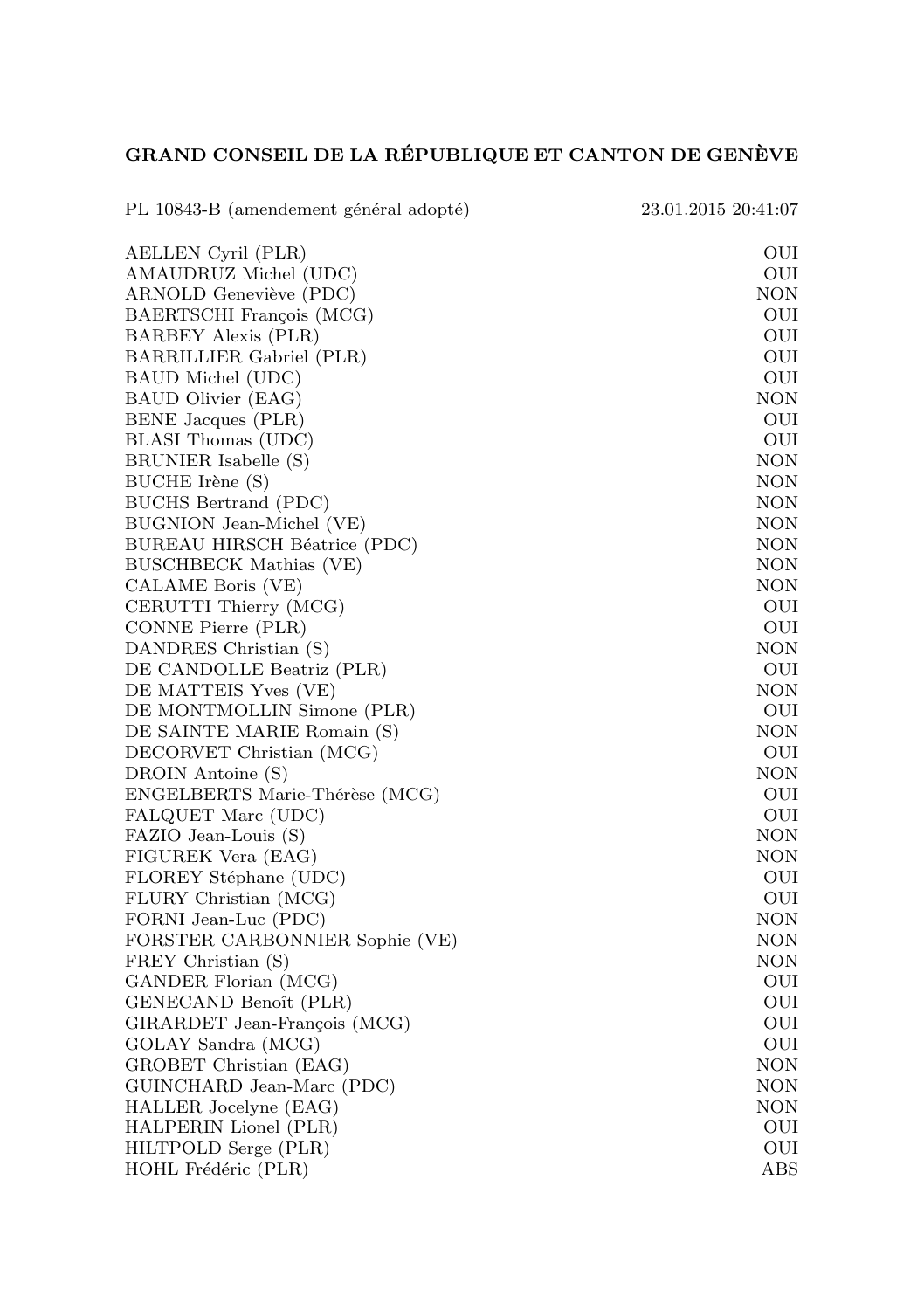| IVANOV Christo (UDC)        | OUI        |
|-----------------------------|------------|
| JEANNERET Claude (MCG)      | OUI        |
| KLOPMANN Sarah (VE)         | NON        |
| LATHION Jean-Charles (PDC)  | NON        |
| LEFORT François (VE)        | NON        |
| LUSSI Patrick (UDC)         | OUI        |
| MAENDLY Norbert (UDC)       | OUI        |
| MAGNIN Danièle (MCG)        | OUI        |
| MAITRE Vincent (PDC)        | NON        |
| MARTI Caroline (S)          | NON        |
| MAZZONE Lisa (VE)           | NON        |
| MEDEIROS Carlos (MCG)       | OUI        |
| MEISSNER Christina (UDC)    | OUI        |
| METTAN Guy (PDC)            | <b>NON</b> |
| MIZRAHI Cyril (S)           | NON        |
| MOYARD Salima (S)           | NON        |
| ORIGA Magali (VE)           | NON        |
| ORSINI Magali (EAG)         | ABS        |
| PAGANI Rémy (EAG)           | <b>NON</b> |
| PERLER Frédérique (VE)      | <b>NON</b> |
| PISTIS Sandro (MCG)         | OUI        |
| PYTHON André (MCG)          | OUI        |
| RAPPAZ Henry (MCG)          | OUI        |
| RIEDWEG Bernhard (UDC)      | OUI        |
| RIELLE Jean-Charles (S)     | <b>NON</b> |
| ROMAIN Jean (PLR)           | OUI        |
| RONGET Pierre (PLR)         | ABS        |
| ROSET Martine (PDC)         | NON        |
| SANCHEZ Jean (MCG)          | OUI        |
| SAUDAN Patrick (PLR)        | OUI        |
| SCHNEIDER HAUSSER Lydia (S) | <b>NON</b> |
| SELLEGER Charles (PLR)      | OUI        |
| SLATKINE Ivan (PLR)         | OUI        |
| SORMANNI Daniel (MCG)       | OUI        |
| SPUHLER Pascal (MCG)        | OUI        |
| STAUFFER Eric (MCG)         | OUI        |
| VALENTIN Francisco (MCG)    | OUI        |
| VANEK Pierre (EAG)          | NON        |
| VELASCO Alberto (S)         | NON        |
| VOUMARD Jean-Marie (MCG)    | OUI        |
| VUILLOD Georges (PLR)       | OUI        |
| WENGER Salika (EAG)         | NON        |
| WENGER Thomas (S)           | NON        |
| ZAUGG Christian (EAG)       | NON        |
| ZAUGG Daniel (PLR)          | OUI        |